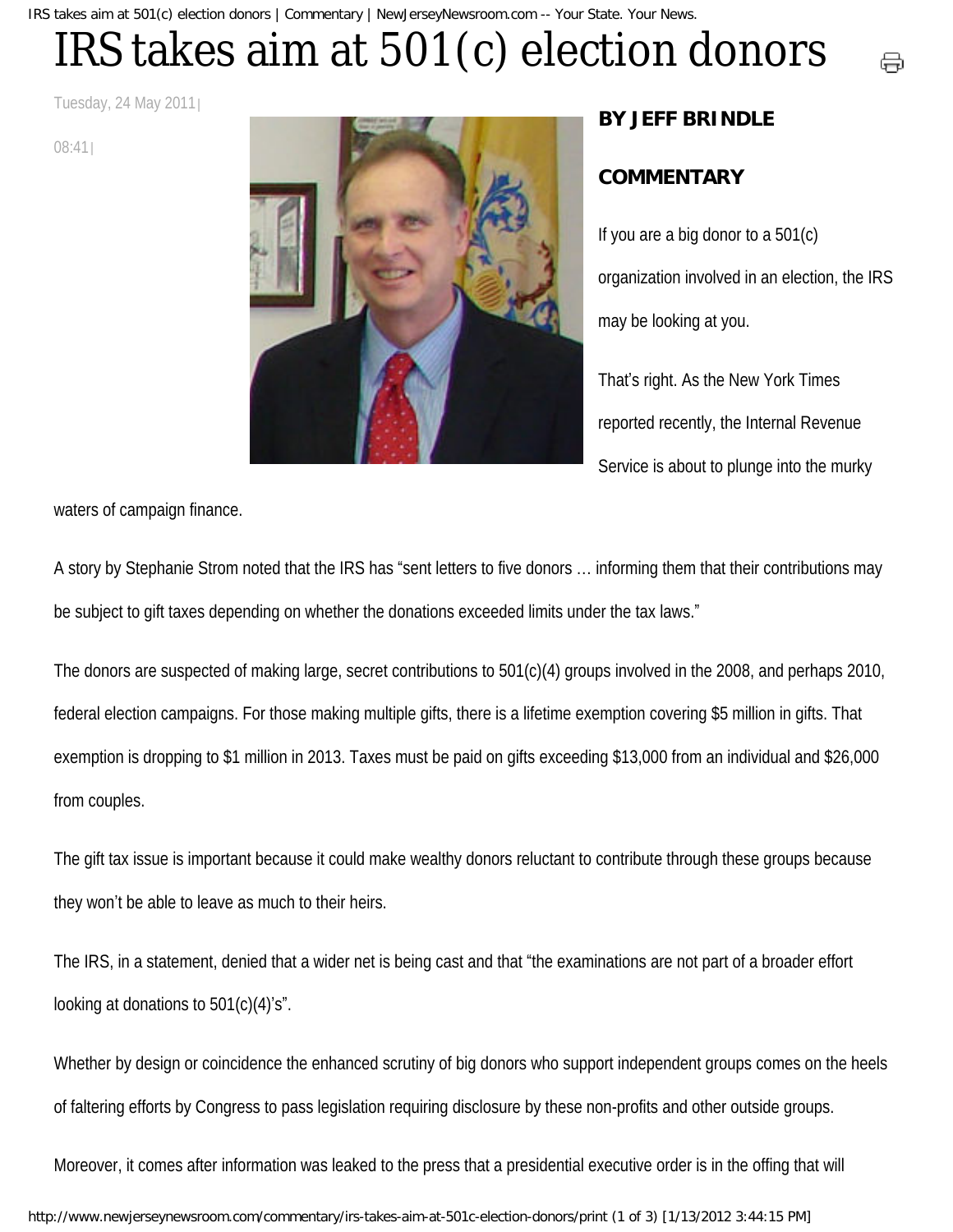impose pay-to-play restrictions on vendors who receive federal contracts.

Groups on both sides of the political spectrum used these non-profits and have resisted efforts to have their activities disclosed. Therefore, their contributions and expenditures remain largely anonymous.

In the most recent congressional election in 2010, spending by outside groups reportedly amounted to roughly \$300 million. A significant portion of that amount, \$132 million, was spent during the final weeks of the campaign. More than \$123 million of the \$300 million was donated anonymously, usually to the most competitive races.

It is undeniable that these groups are having an increased influence over the political process. Yet, unlike the political parties, their activities remain largely hidden from the public.

In commenting on outside group involvement in New Jersey, I wrote in a previous column that "there is every reason to believe that New Jersey will experience this activity in this very important contest for control of the Legislature."

And now, in the weeks immediately before the primary election, there is every indication that groups spanning the political divide, from business, to labor, to ideological organizations, are gearing up for this important contest.

And just like at the federal level, the election-related activity of 527 and 501(c) groups will go unreported in New Jersey.

The voters will be uninformed about the donors to these outside groups as well as to their overall activities.

In January of 2010, and again in its most recent annual report, the New Jersey Election Law Enforcement Commission called for the enactment of legislation that would mandate the disclosure by 527 and 501(c) organizations.

Legislation to that effect has been introduced but to this point has seen little movement.

Despite the lack of movement, there is every reason to believe that it is in the best interest of the public for these groups to disclose. It is in the best interest of these groups as well.

So far, outside groups are winning the battle against disclosure. But they still could lose the war.

Widely overlooked in the hysteria over the Citizen's United decision is the fact that the Supreme Court came out strongly on the side of disclosure. This position was reinforced in SpeechNow and in the Eighth Circuit decision Minnesota Citizens